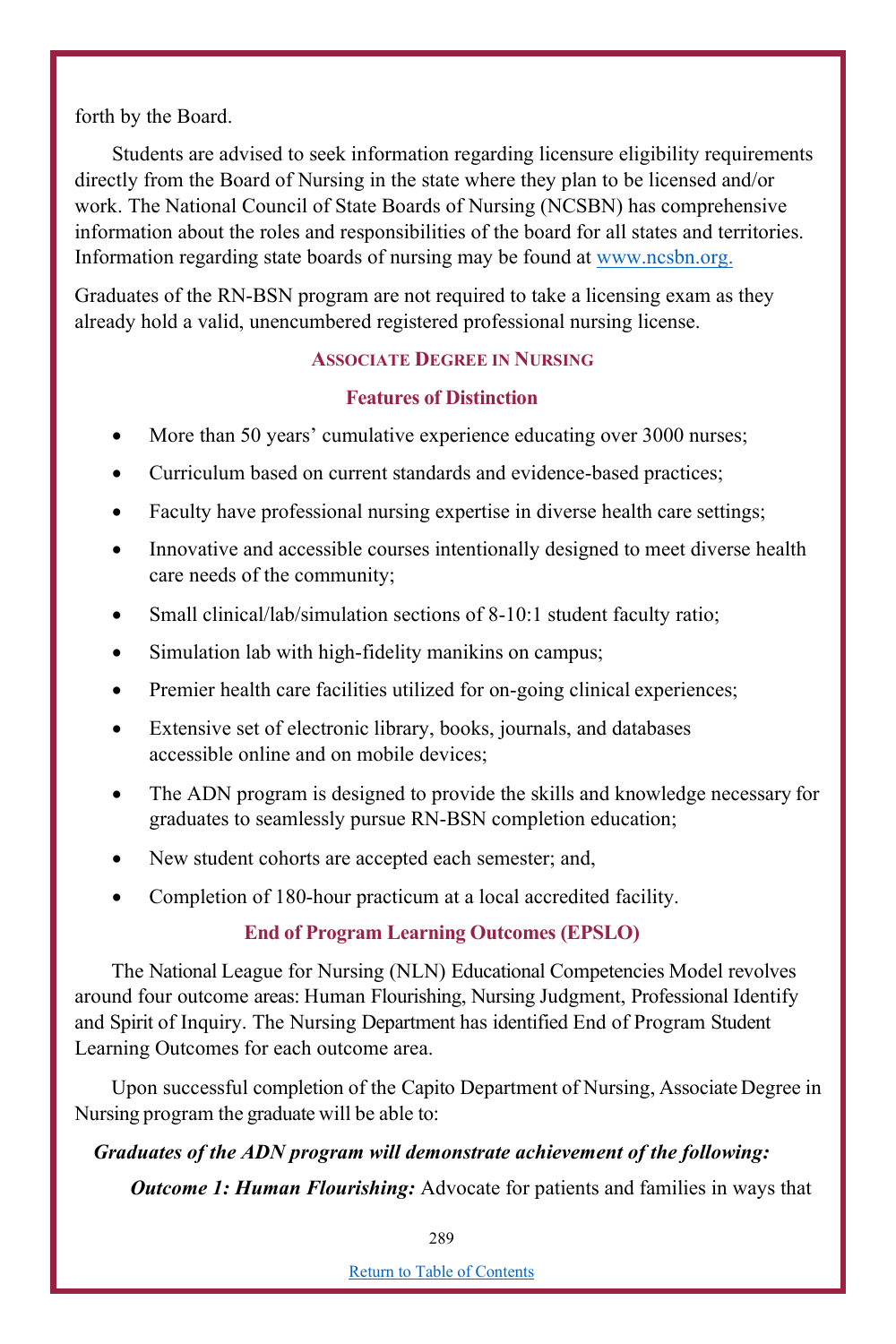promote his or her self-determination, integrity and ongoing growth as human beings.

*Outcome 2: Nursing Judgement:* Develop judgements in practice, substantiated with evidence, that integrate nursing science in the provision of safe, quality care and promote the health of patients within a family and community context.

*Outcome 3: Professional Identity:* Implement one's role as a nurse in ways that reflect integrity, responsibility, ethical practices, and an evolving identity as a nurse committed to evidence-based practice, caring, advocacy, and safe quality care for diverse patients within a family and community context.

*Outcome 4: Spirit of Inquiry:* Examine the evidence that underlies clinical nursing practice to challenge the status quo, question underlying assumptions, and offer new insights to improve the quality of care for patients, families, and communities.

Student Achievement Data (2020)

- ADN Beckley Pass Rate 88.88%
- ADN Charleston Pass Rate 88.23%
- Completion Rate ADN Beckley 75.5%
- Completion Rate ADN Charleston 78.5%
- Completion Rate BSN Charleston 59.3%

#### **Admission Requirements**

Admission to the ADN program occurs three times per calendar year. Students must gain general admission to the University of Charleston. Transfer students must have a cumulative college GPA of 2.5 or better to receive general admission and be eligible to apply to the ADN program. Students may apply to the ADN program after completion of BIOL 212/BIOL 212L with a grade of a "C" or better. Applicants must score 60% or higher on the TEAS entrance exam and have a cumulative Grade Point Average (GPA) of 2.5 or higher.

### **Graduation Requirements**

Graduation from the ADN program requires completion of all course work with a grade of "C" or better. Students must also maintain a cumulative GPA of 2.5 and successfully complete the ATI Comprehensive exam.

## **Curriculum**

The Associate Degree Nursing program consists of 60 credit hours with a 4 credithour pre-requisite requirement. Delivered in a hybrid format, this program combines traditional, face-to-face class time with online and out-of-class course work. In the ADN program hybrid courses replace face-to-face class time with 49% online or out-of-class work. Students must attend face-to-face classes at the location designated on the course schedule. Students will be required to complete on-campus activities as designated by

290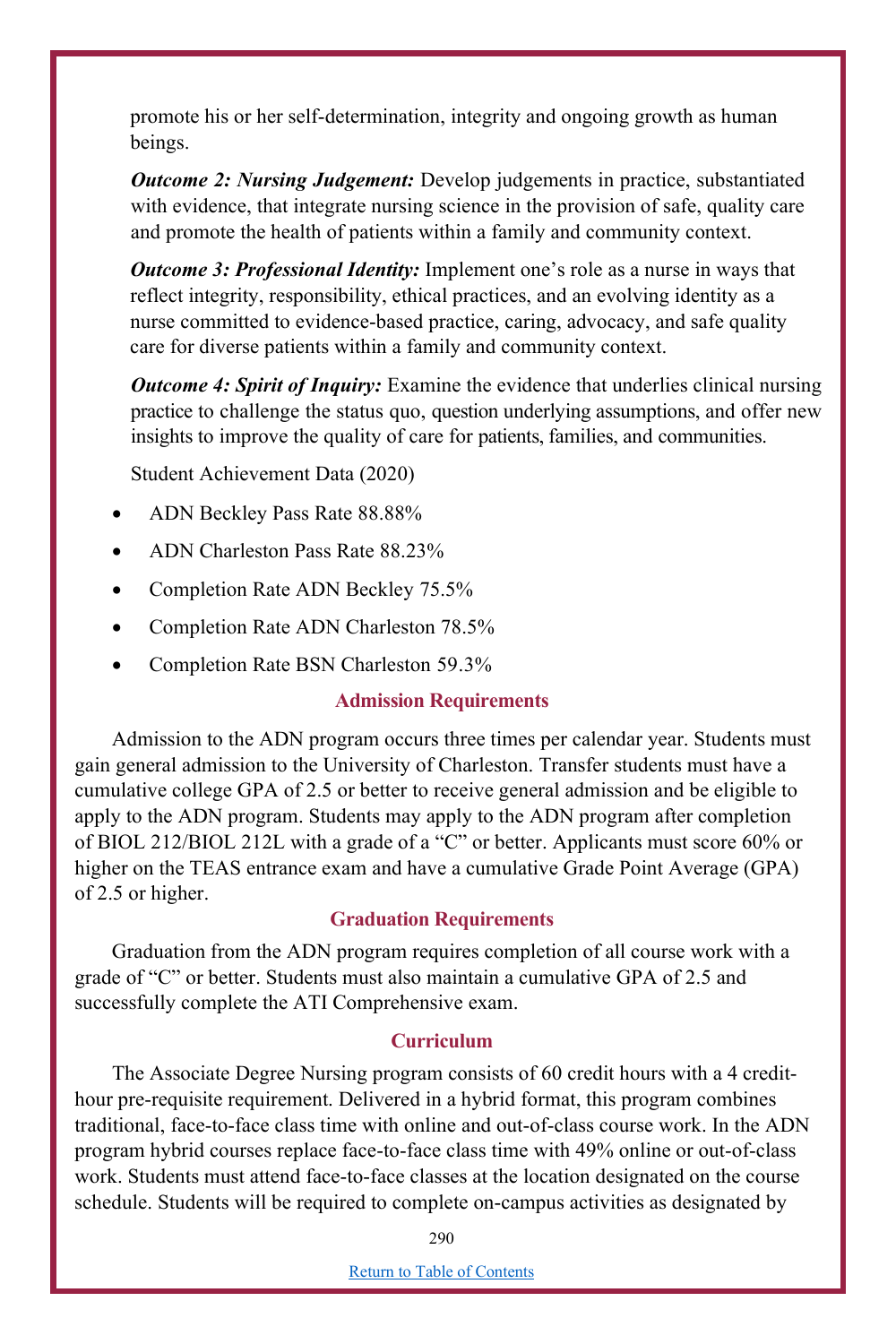his or her instructor.

| <b>Semester 1</b>    |                                                 |                |  |
|----------------------|-------------------------------------------------|----------------|--|
| COMM 101             | Freshmen Writing I                              | 3              |  |
| NURSA 101            | <b>Fundamentals of Nursing</b>                  | 4              |  |
| NURSA 101L           | Fundamentals of Nursing Clinical/Lab/Simulation | $\mathfrak{D}$ |  |
| <b>NURSA 204</b>     | Health Assessment                               | $\mathbf{3}$   |  |
| NURSA 204L           | Health Assessment Clinical/Lab/Simulation       |                |  |
| PSYCH <sub>212</sub> | Lifespan Development                            | 3              |  |
|                      | <b>TOTAL</b>                                    | 16             |  |

Please Note: Each semester, all courses must be completed with a grade of "C" or better prior to entering subsequent semester courses. Students must maintain a cumulative GPA of 2.5 or better in all courses to progress to the next semester.

| <b>Semester 2</b> |                                                       |                |  |
|-------------------|-------------------------------------------------------|----------------|--|
| <b>COMM 102</b>   | Freshmen Writing II                                   | 3              |  |
| NURSA 110         | Medical Surgical Nursing I                            | 4              |  |
| NURSA 110L        | Medical Surgical Nursing I<br>Clinical/Lab/Simulation | $\mathfrak{D}$ |  |
| <b>NURSA 115</b>  | Mental Health Nursing                                 | $\overline{c}$ |  |
| NURSA 115L        | Mental Health Nursing<br>Clinical/Lab/Simulation      |                |  |
| <b>NURSA 125</b>  | Pathophysiology and Pharmacology I                    | 2              |  |
|                   | <b>TOTAL</b>                                          | 14             |  |

**Please Note:** Successful completion of all courses listed for a semester is required for the student to enroll in courses for the following semester.

| <b>Semester 3</b> |                                        |  |  |  |
|-------------------|----------------------------------------|--|--|--|
| <b>NURSA 215</b>  | Pathophysiology and<br>Pharmacology II |  |  |  |
| <b>NURSA 225</b>  | Medical Surgical<br>Nursing II         |  |  |  |

Return to Table of Contents